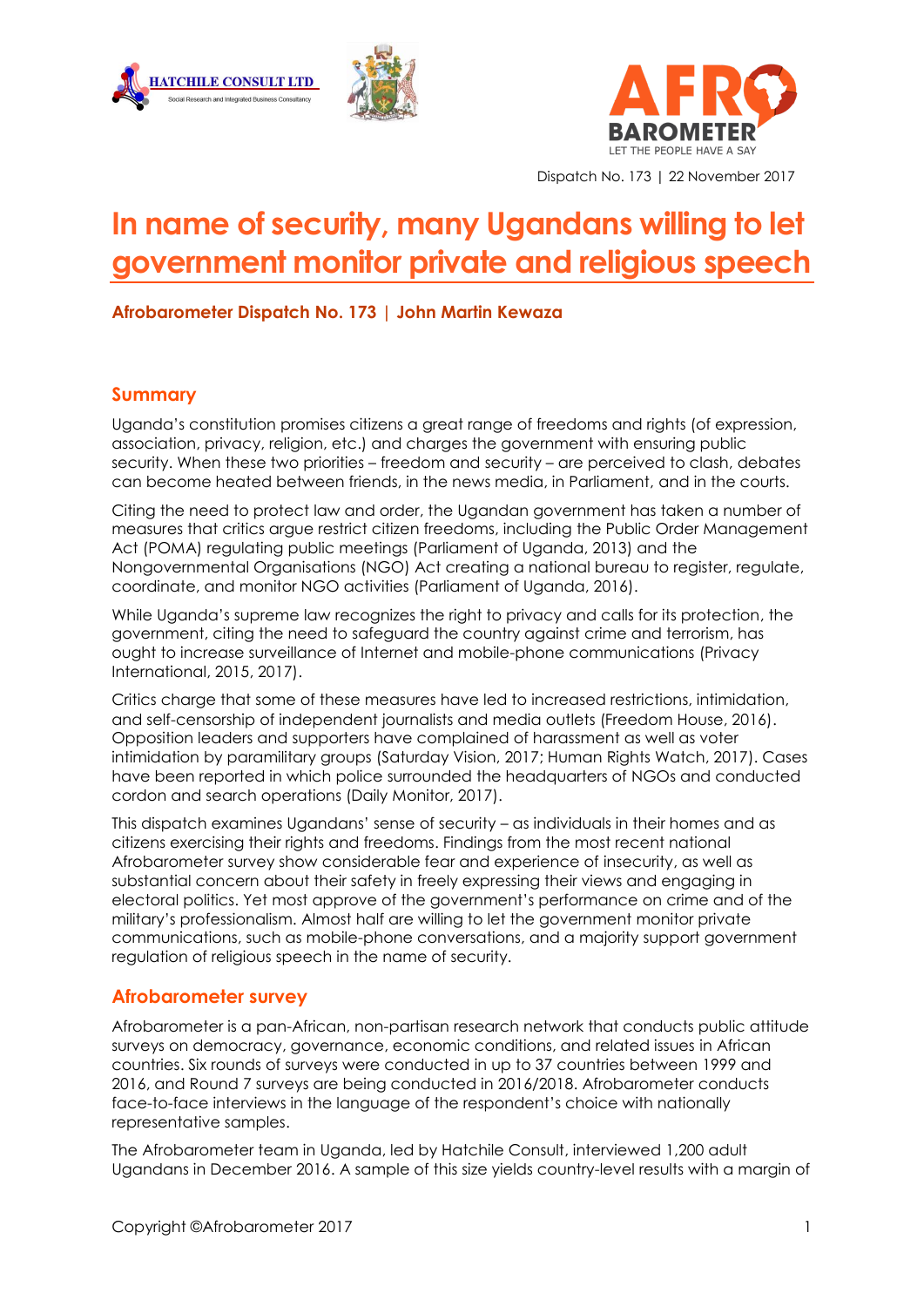

error of +/-3% at a 95% confidence level. Previous surveys were conducted in Uganda in 2000, 2002, 2005, 2008, 2012, and 2015.

#### **Key findings**

- Nearly half (48%) of Ugandans fear "somewhat" or "a lot" becoming victims of political intimidation or violence during election campaigns.
- About one in seven Ugandans (14%) say they experienced violence at political events during the past two years, while an additional 33% say they feared but did not experience such violence.
- Almost two-thirds (64%) of Ugandans say citizens "often" or "always" have to be careful about what they say about politics.
- Six in 10 respondents (59%) say that the freedom of the political opposition to function is more constrained now than it was a few years ago.
- Domestic insecurity is high. Almost half of respondents say they experienced theft from their home (47%) and feared crime in their home (45%) during the previous year, whilst one-third (32%) felt unsafe walking in their neighbourhood.
- If necessary to safeguard security, about half (48%) of Ugandans say the government should be able to monitor private communications. And more than six in 10 say the government should be able to impose curfews and set up roadblocks (65%) and regulate what is said in places of worship (61%).

## **Fear of political intimidation and violence**

Almost half (48%) of Ugandans say that becoming victims of political intimidation and violence is something they fear "somewhat" (19%) or "a lot" (29%) (Figure 1). This proportion has increased by 10 percentage points since 2012 (Figure 2). In Afrobarometer's Round 6 surveys (2014/2015) in 36 African countries, Uganda (44%) ranked third-worst in terms of fear of election-related intimidation and violence, behind only Nigeria (50%) and Côte d'Ivoire (49%) (Figure 3).



#### **Figure 1: Fear of political intimidation or violence during elections |** Uganda | 2017

*Respondents were asked: During election campaigns in this country, how much do you personally fear becoming a victim of political intimidation or violence?*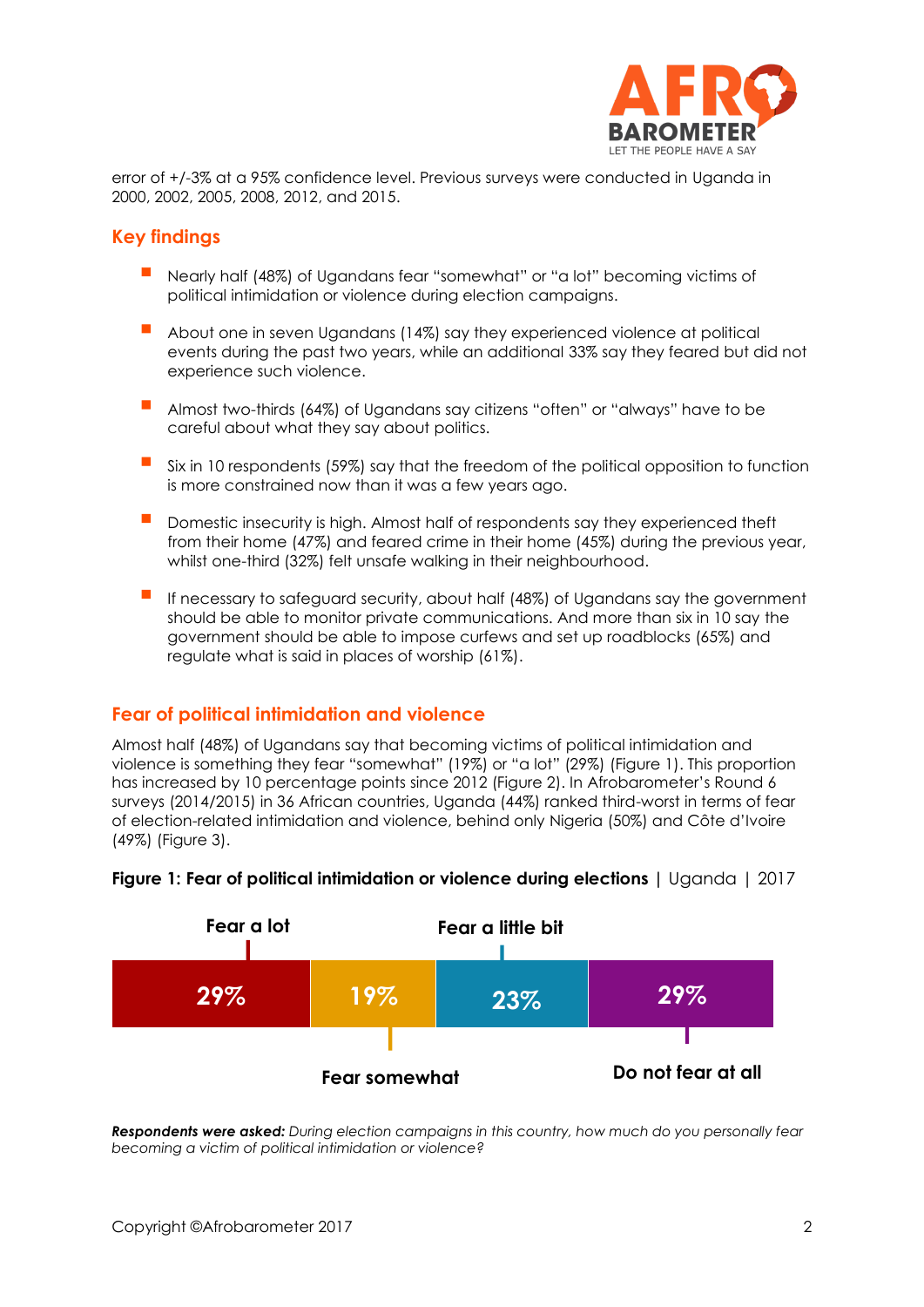



**Figure 2: Fear of political intimidation or violence** | Uganda | 2008-2017

*Respondents were asked: During election campaigns in this country, how much do you personally fear becoming a victim of political intimidation or violence?* (% who *say "somewhat" or "a lot")*





*Respondents were asked: During election campaigns in this country, how much do you personally fear becoming a victim of political intimidation or violence?* (% who *say "somewhat" or "a lot")*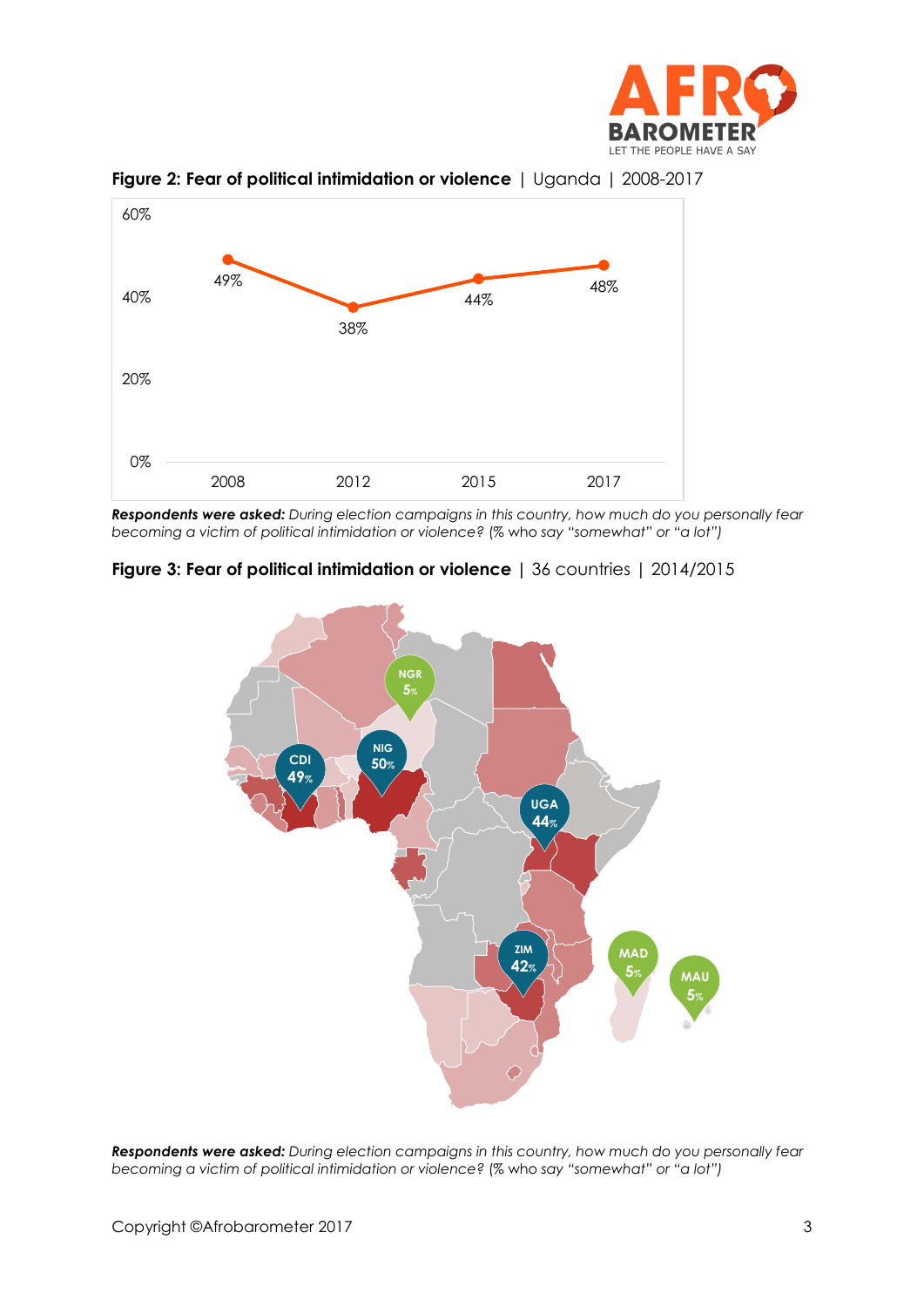

One in seven Ugandans (14%) say they actually experienced violence at political events during the past two years, while an additional 33% say they feared but did not experience such violence (Figure 4).

When asked whom they fear most as the perpetrator of political intimidation or violence during election campaigns, Ugandans are about equally likely to cite opposition party leaders and supporters (17%), ruling party leaders and supporters (16%), and security agents (15%) (Figure 5).

Women are more likely than men to fear becoming victims of political intimidation or violence (52% vs. 44%) (Figure 6). Fear is more common amongst urbanites than rural residents (57% vs. 45%) and amongst respondents with post-secondary education (56%) than amongst their less-education counterparts. Residents of the Central (59%) and Kampala (55%) regions are more likely to report fear than citizens in other regions.



**Figure 4: Fear and experience of violence at a political event** | Uganda | 2017

*Respondents were asked: In any society, people will sometimes disagree with one another. These disagreements occasionally escalate into physical violence. Please tell me whether, in the past two years, you have ever personally feared violence at a political rally or campaign event? [If yes:] Have you actually personally experienced this type of violence in the past two years?* 

**Figure 5: Perpetrators of political intimidation or violence |** Uganda | 2017



*Respondents were asked: Who do you fear most as the perpetrator of political intimidation or violence during election campaigns?*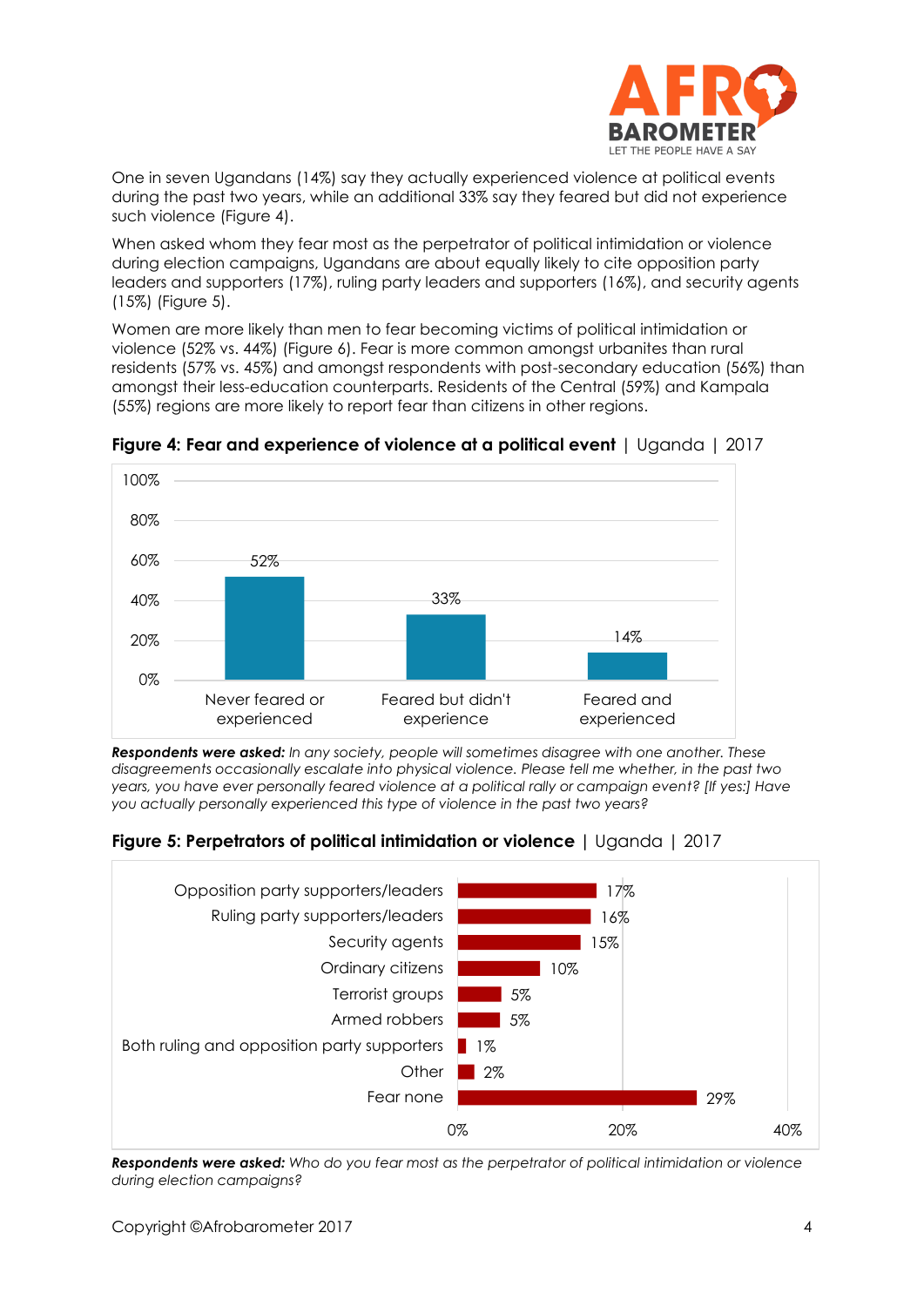



**Figure 6: Fear of political intimidation or violence** | by socio-demographic group | Uganda | 2017

*Respondents were asked: During election campaigns in this country, how much do you personally fear becoming a victim of political intimidation or violence? (% who say "somewhat" or "a lot")*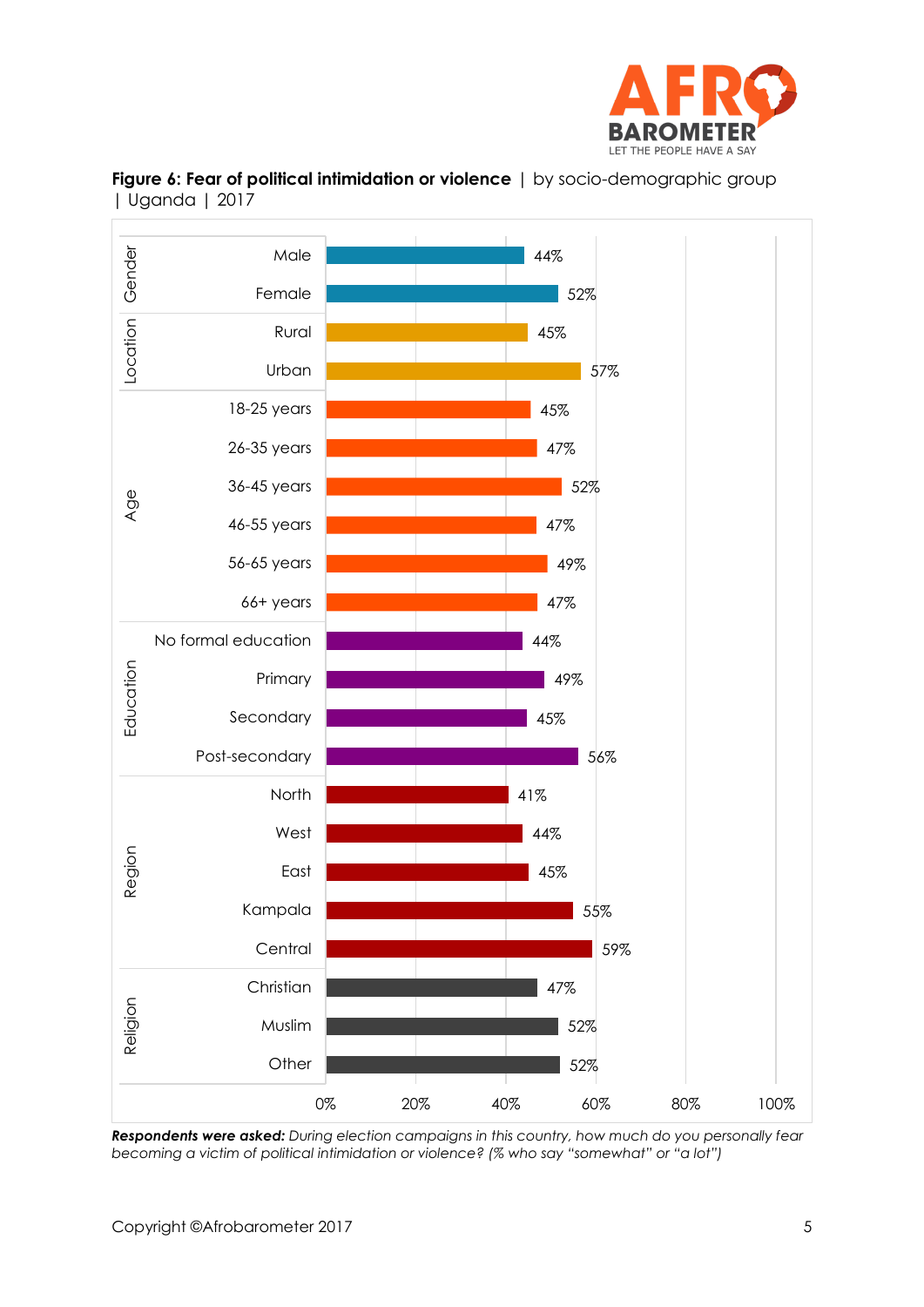

# **Freedom of political expression**

Responses to a series of survey questions about political freedoms show substantial concerns about how safe Ugandans feel in expressing their views and associating as they wish (Figure 7). Almost two-thirds of respondents say citizens "often" or "always" have to be careful about what they say about politics (64%) and about how they vote (63%). A majority (53%) say they also have to be careful about which organisations they join, although a stronger majority (77%) say they now have greater freedom to join organisations of their choice than they did "a few years ago."

Ugandans are more evenly divided as to whether the media is freer than a few years ago to criticize the government and whether NGOs have greater freedom to act and speak out.





#### *Respondents were asked:*

- *1. In your opinion, how often, in this country:*
- *Do people have to be careful of what they say about politics?*
- *Do people have to be careful about what political organisations they join?*
- *Do people have to be careful about how they vote in an election?*
- *2. Please tell me if there is more or less freedom now for each of the following things compared to a few years ago, or are things about the same:*
- *Your own freedom to join any political organisation you want?*
- *The media's freedom to investigate and report on government mistakes or to criticize government actions or performance?*
- *The freedom of independent groups or non-governmental organisations to speak, hold meetings, or advocate their views freely, including criticizing the government if they choose?*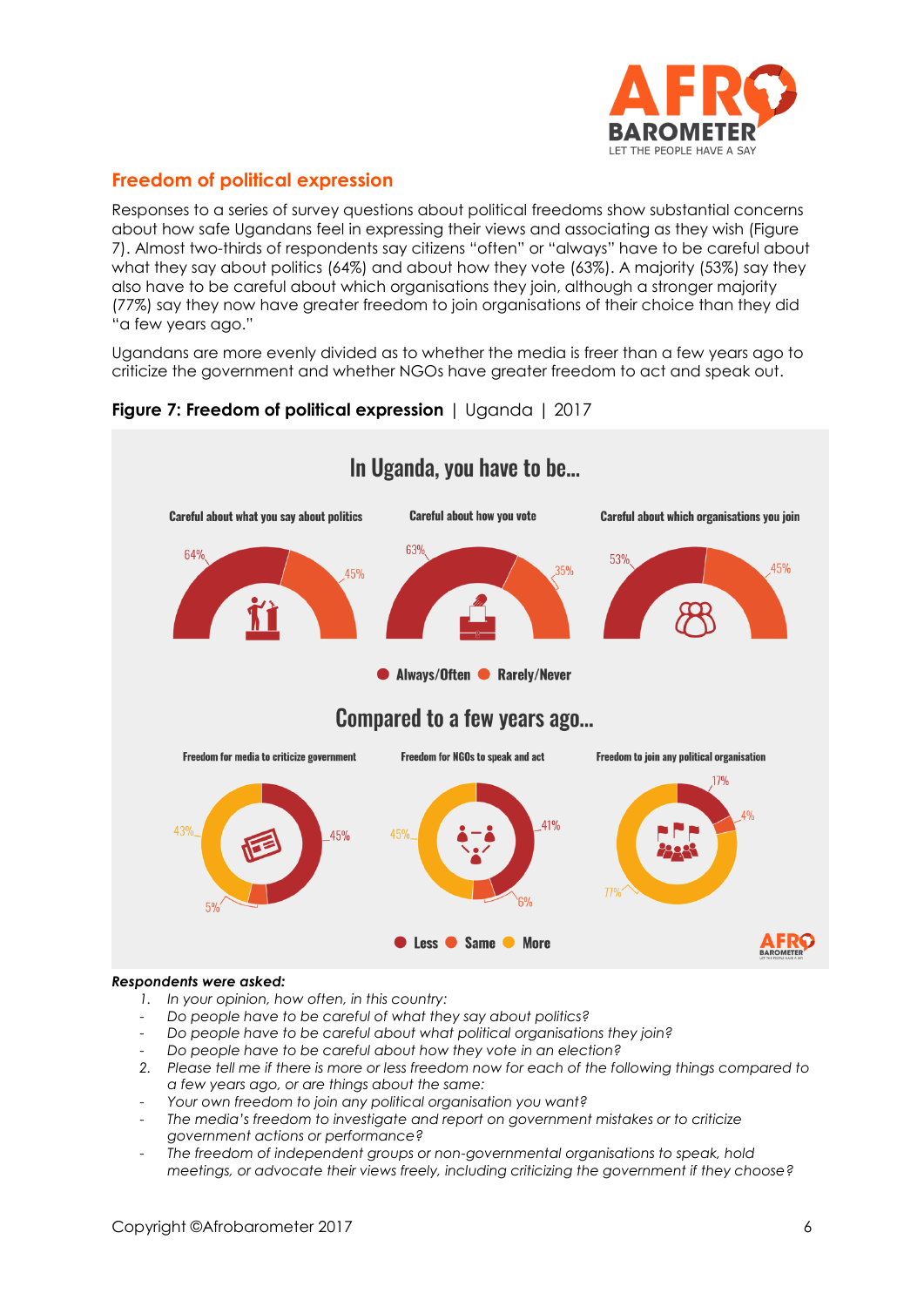

About half (48%) of Ugandans say the political opposition is "never" prevented from running, but 29% say this occurs "sometimes" and 18% say it happens "often" or "always." Moreover, six in 10 respondents (59%) say that the freedom of the opposition to function is more constrained now than it was "a few years ago" (Figure 8).





#### *Respondents were asked:*

- *1. In your opinion, during this country's elections, how often are opposition candidates prevented from running for office?*
- *2. Please tell me if there is more or less freedom now for each of the following things compared to a few years ago, or are things about the same: The freedom of opposition parties or candidates to speak or hold rallies, state their views, or criticize the government?*

## **Personal safety**

If insecurity is a fact of political life for a substantial proportion of Ugandans, it is also a major concern in citizens' personal lives (Figure 9). One-third (32%) of respondents say they felt unsafe walking in the neighbourhood at least once during the preceding year. Almost half say that they feared crime in their home (45%) and that they suffered a theft from their home (47%) during the previous 12 months. And one out of 10 (11%) report that they were physically attacked.

> Do your own analysis of Afrobarometer data – on any question, for any country and survey round. It's easy and free at www.afrobarometer.org/online-data-analysis.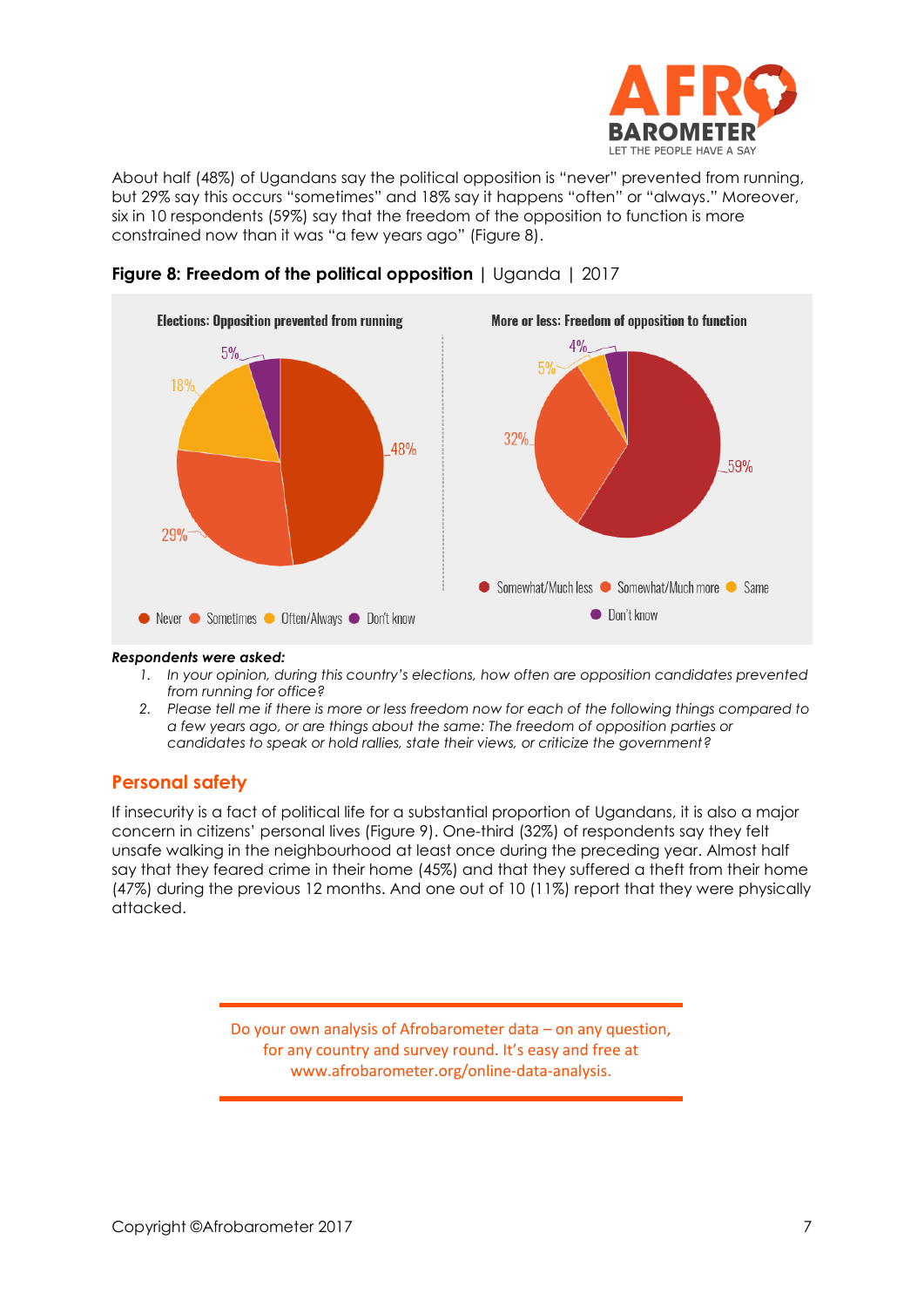

## **Figure 9: Personal safety |** Uganda | 2017



#### *Respondents were asked:*

- *1. Over the past year, how often, if ever, have you or anyone in your family: a) Felt unsafe walking in your neighborhood? b) Feared crime in your own home? (% who say "just once or twice," "several times," "many times," or "always")*
- *2. During the past year, have you or anyone in your family: a) Had something stolen from your house? b) Been physically attacked? (% who say "once," "twice," or "three or more times")*

In contrast to concerns about their personal safety, only 5% of respondents cite crime and insecurity as one of their three priority problems that the government should address, placing it 18<sup>th</sup> among the country's most important problems. Further, more than eight out of 10 Ugandans (85%) believe the nation's armed forces "often" or "always" keep the country safe from external and internal security threats (Figure 10). About two-thirds say that the armed forces "often" or "always" receive the training and equipment they need to be effective (69%) and that they are "often" or "always" professional and respectful toward citizens (63%).

Two-thirds (69%) say the government has performed "fairly well" or "very well" in reducing crime, and more than three-fourths (79%) say they think it's "somewhat likely" or "very likely" that they could get someone to take action if they went to police to report a crime (Figure 11).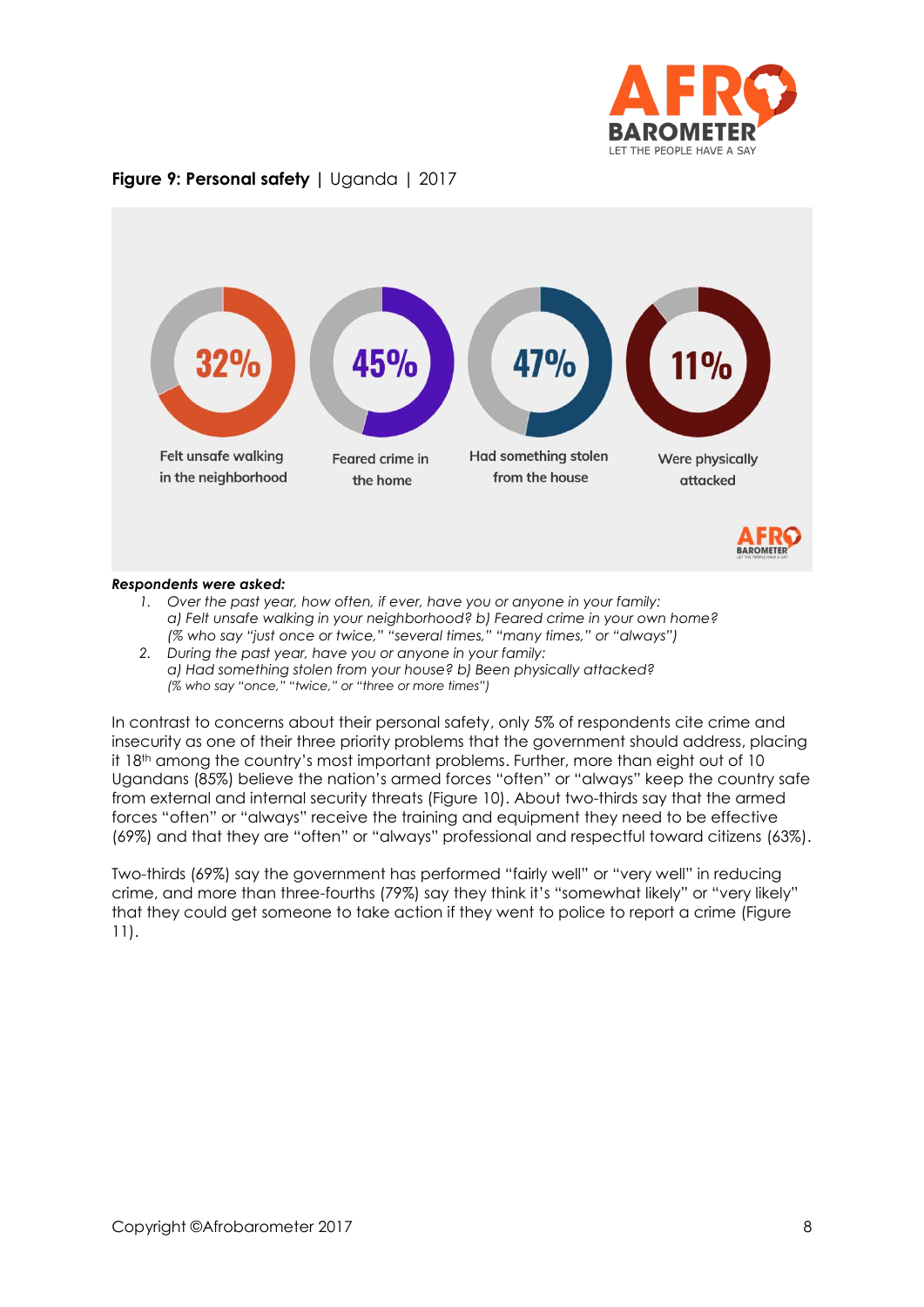





*Respondents were asked: In your opinion, to what extent do the armed forces of our country: a) Keep our country safe from external and internal security threats? b) Get the training and equipment needed to be effective? c) Operate in a professional manner and respect the rights of all citizens?*





#### *Respondents were asked:*

- *1. How well or badly would you say the current government is handling Reducing crime, or haven't you heard enough to say?*
- *2. How likely is it that you could get someone to take action if you went to the local police to report a crime, or haven't you heard enough to say?*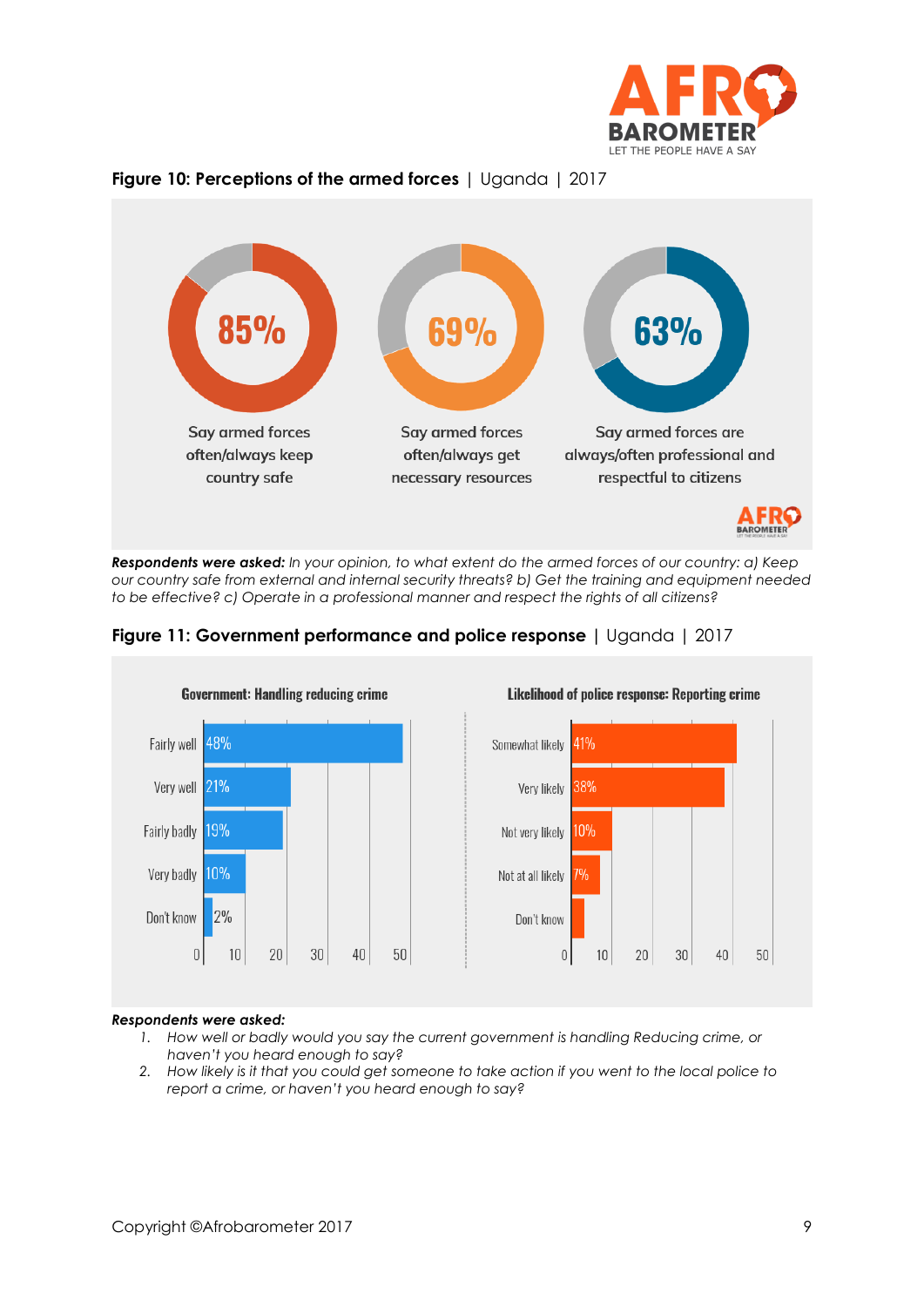

## **Freedom vs. security**

Among rights enshrined in Uganda's constitution are freedom of movement, religion, and expression as well as the right to privacy. However, if confronted with threats to public security, substantial proportions of Ugandans are willing to compromise some of these rights (Figure 12). Two-thirds (65%) agree the government has the right to impose curfews and set up special roadblocks in order to protect public safety, including 44% who "agree very strongly" with this position; only 34% insist on citizens' right to move freely about the country at any time of day or night.

About half (48%) agree that the government should be able to monitor private communications, such as on mobile phones, to ensure that people are not plotting violence. And six in 10 (61%) would allow the government to regulate what is said in places of worship in order to protect public safety.

## **Figure 12: Freedom vs. security** | Uganda | 2017



#### *Respondents were asked:*

- *1. Which of the following statements is closest to your view? Statement 1: Even if faced with threats to public security, people should be free to move about the country at any time of day or night. Statement 2: When faced with threats to public security, the government should be able to impose curfews and set up special roadblocks to prevent people from moving around.*
- *2. Which of the following statements is closest to your view? Statement 1: Government should be able to monitor private communications, for example on mobile phones, to make sure that people are not plotting violence. Statement 2: People should*  have the right to communicate in private without a government agency reading or listening to *what they are saying.*
- *3. Which of the following statements is closest to your view? Statement 1: Freedom of religion and worship are absolute, meaning that government should never limit what is said in a place of worship. Statement 2: Government should have the power to regulate what is said in places of worship, especially if preachers or congregants threaten public security.*

*(Figure shows % who "agree" or "agree very strongly")*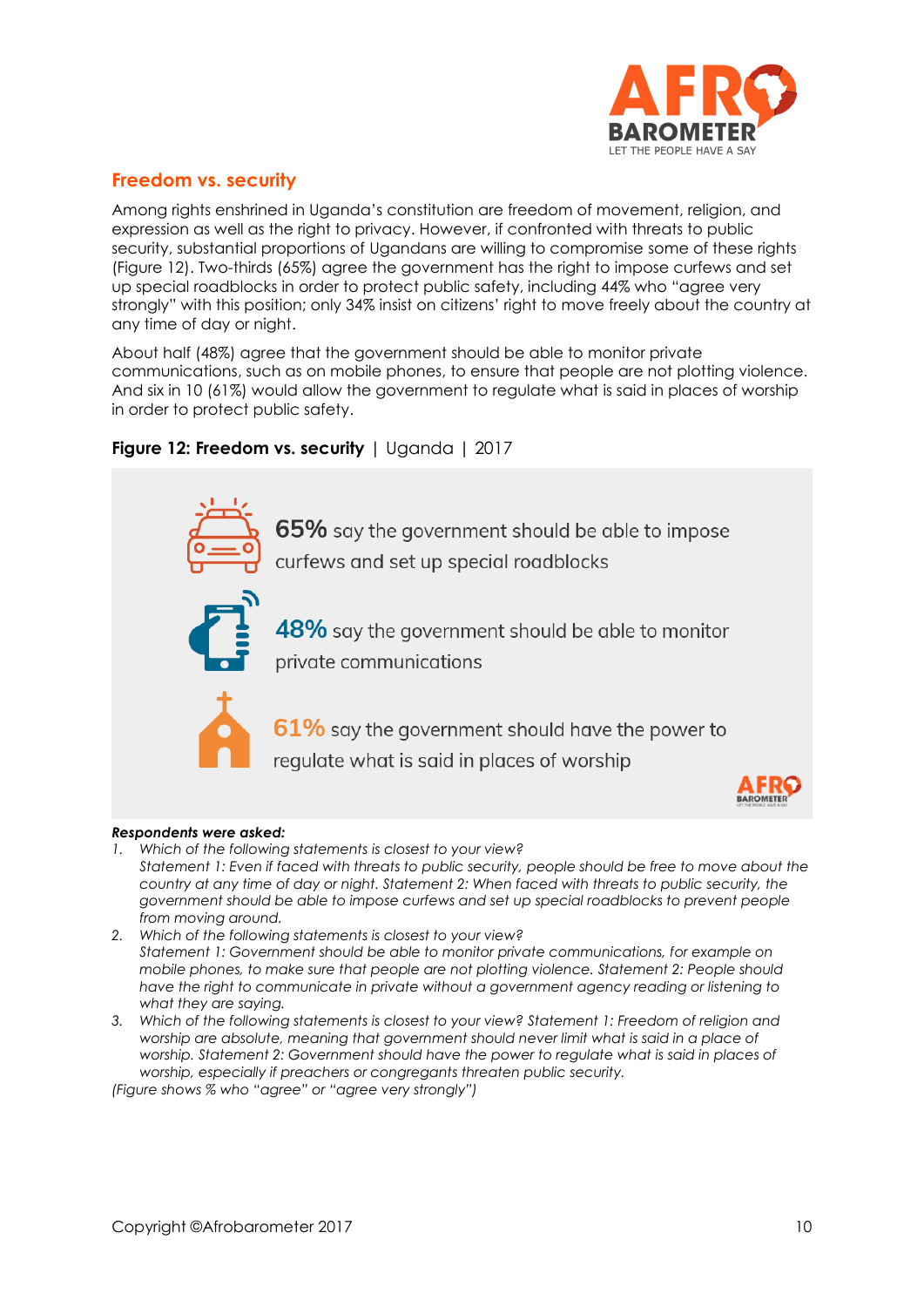

## **Conclusion**

Despite high marks for the government and the military on fighting crime and insecurity, Ugandans express significant concern about their personal safety and their sense of security in exercising their political rights. In the name of security, many are willing to cede their rights to private communication and religious speech free of government monitoring.